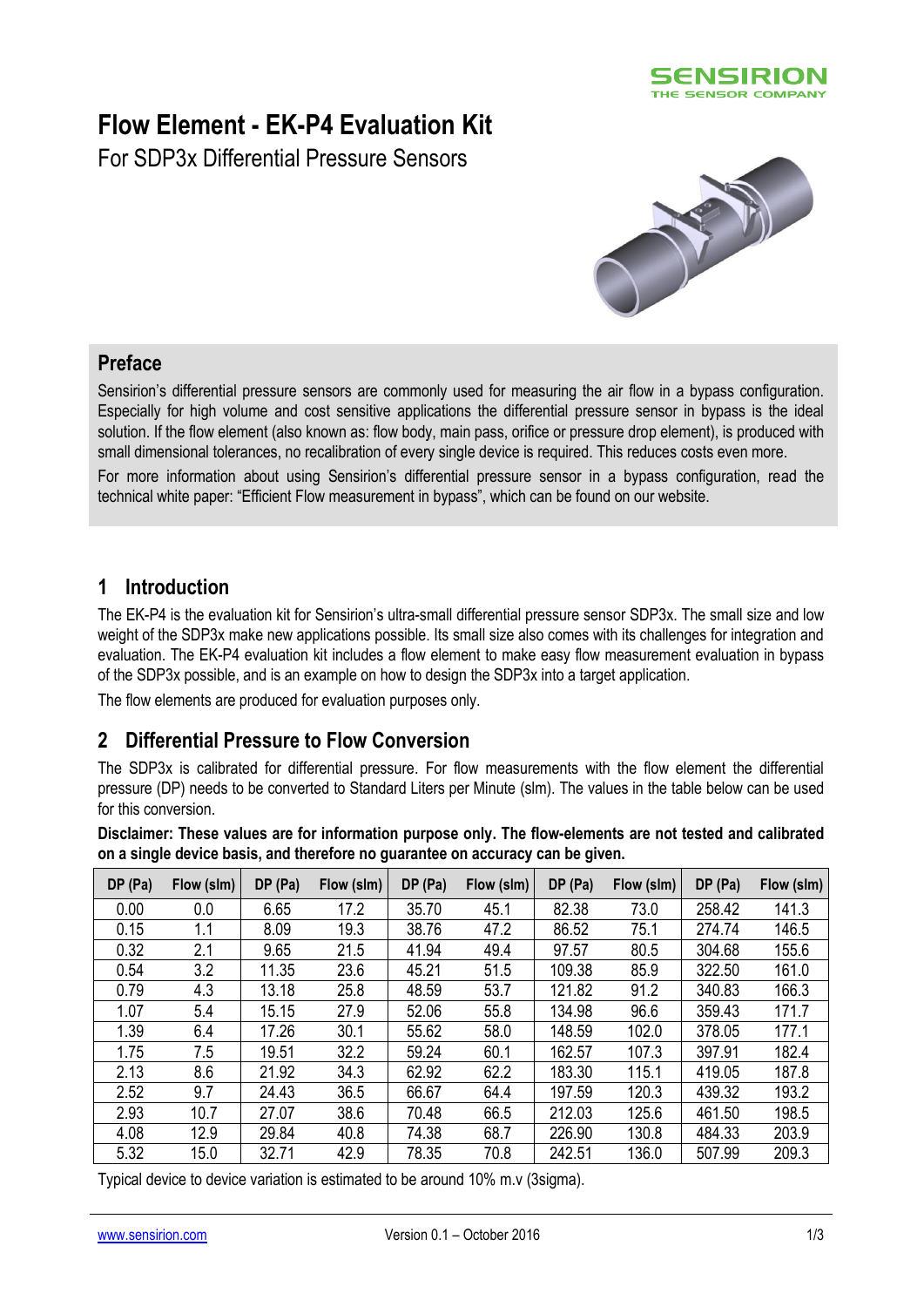

## **3 Form Factor**

The flow element is designed to fit on the SDP3x evaluation kit: EK-P4. The EK-P4 includes two screws to fix the flow element to the PCB.

The 22mm medical cones provide the pneumatic connections to the flow element. The medical cones might not be within specifications and can have leaks because of small molding imperfections.

## **4 Flow Element Availability**

The flow element has been included in the EK-P4 evaluation kit for demonstration and quick evaluation purposes, and is not for sale separately.

In case the target application needs a flow element it is important to consider the following points:

- Making a custom and reliable flow element is doable, but not necessarily cheap and easy, because of injection molding tooling.
- It is estimated that for volumes below 2000 pieces per year it is probably not economical to develop a flow element. In this case Sensirion's complete flow sensor solutions are advised, for example the SFM3000 or SFM4100.
- For yearly volumes above 2000 pieces a custom flow element could be the most cost effective solution, but the development, which is often iterative and trial and error, should not be underestimated.
- The STEP file of the flow element is available on request.

For more information on how to integrate the SDP3x in your system, consult the SDP3x Engineering Guidelines in the download center on [www.sensirion.com](http://www.sensirion.com/) or contact Sensirion.